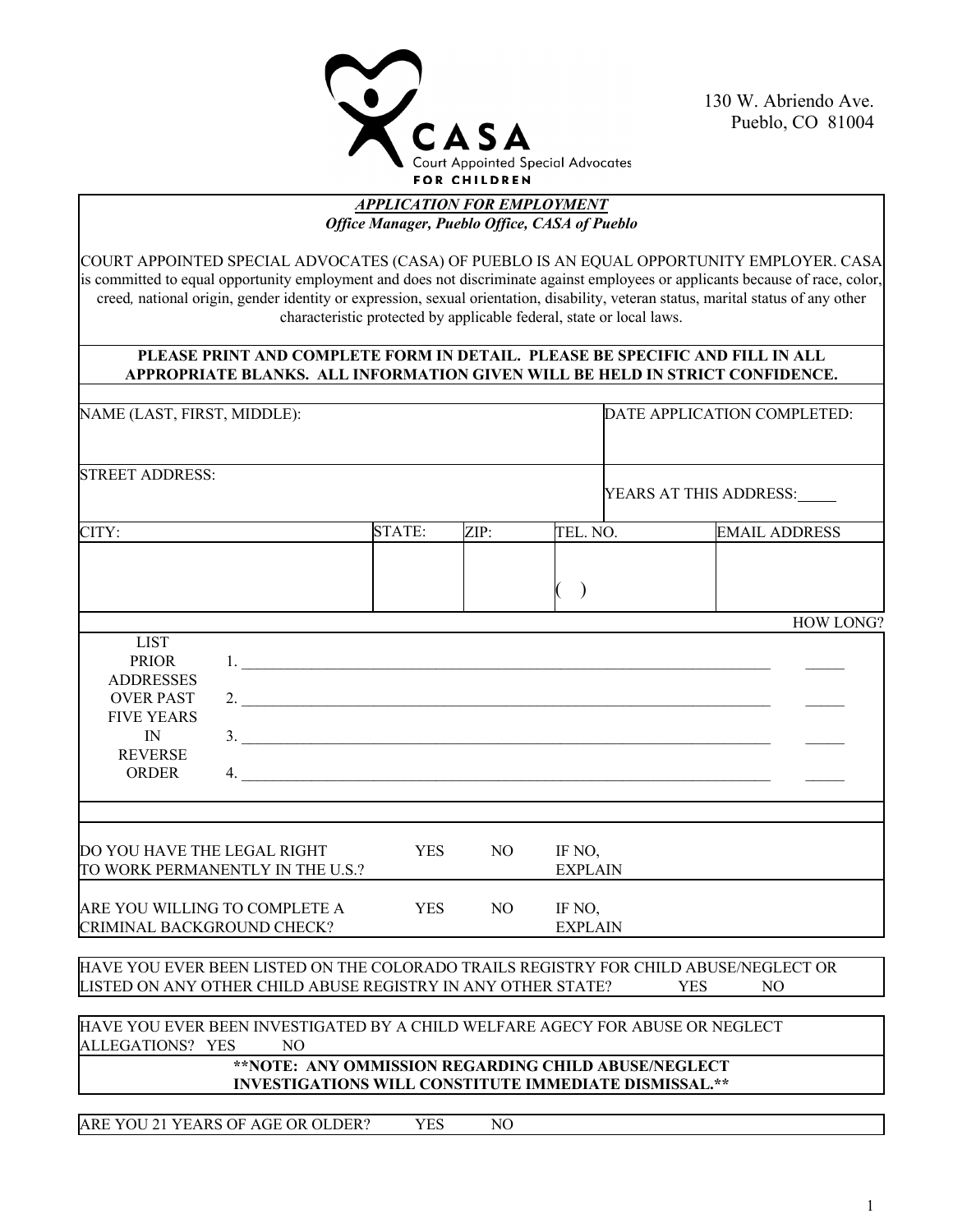|                |                             | EDUCATION       |                                 |        |                                  |
|----------------|-----------------------------|-----------------|---------------------------------|--------|----------------------------------|
| TYPE OF        |                             | <b>DATES</b>    | <b>CIRCLE</b><br><b>LAST YR</b> |        | <b>GRADUATE? DEGREE RECEIVED</b> |
| <b>SCHOOL</b>  | NAME AND LOCATION OF SCHOOL | <b>ATTENDED</b> | <b>COMPLETED</b>                | YES/NO | (TYPE)                           |
| <b>HIGH</b>    |                             | <b>FROM</b>     |                                 |        |                                  |
| <b>SCHOOL</b>  |                             |                 | 1 2 3 4                         |        |                                  |
|                |                             | TO              |                                 |        |                                  |
|                |                             |                 |                                 |        |                                  |
| <b>COLLEGE</b> |                             | <b>FROM</b>     |                                 |        |                                  |
|                |                             |                 | 1 2 3 4 5                       |        |                                  |
|                |                             | TO              |                                 |        |                                  |
|                |                             |                 |                                 |        |                                  |
| <b>COLLEGE</b> |                             | <b>FROM</b>     |                                 |        |                                  |
|                |                             |                 | 1 2 3 4 5                       |        |                                  |
|                |                             | TO              |                                 |        |                                  |
|                |                             |                 |                                 |        |                                  |
| <b>COLLEGE</b> |                             | <b>FROM</b>     |                                 |        |                                  |
|                |                             |                 | 1 2 3 4 5                       |        |                                  |
|                |                             | TO              |                                 |        |                                  |
|                |                             |                 |                                 |        |                                  |
| <b>OTHER</b>   |                             | <b>FROM</b>     |                                 |        |                                  |
|                |                             |                 |                                 |        |                                  |
|                |                             | <b>TO</b>       |                                 |        |                                  |
|                |                             |                 |                                 |        |                                  |

 $\overline{\mathbf{r}}$ 

| ADDITIONAL COURSES OR GRADUATE STUDIES:                        |                                                                                         |  |
|----------------------------------------------------------------|-----------------------------------------------------------------------------------------|--|
|                                                                |                                                                                         |  |
|                                                                |                                                                                         |  |
|                                                                | EXTRACURRICULAR ACTIVITIES AND HONORS (DO NOT INCLUDE RACIAL, RELIGIOUS, OR NATIONALITY |  |
|                                                                | GROUPS)                                                                                 |  |
| <b>IN HIGH</b>                                                 | <b>IN COLLEGE</b>                                                                       |  |
| <b>SCHOOL</b>                                                  |                                                                                         |  |
|                                                                |                                                                                         |  |
| <b>OFFICES</b>                                                 | <b>OFFICES</b>                                                                          |  |
| <b>HELD</b>                                                    | <b>HELD</b>                                                                             |  |
|                                                                |                                                                                         |  |
|                                                                | HAVE YOU EVER BEEN SUBJECT TO ANY DISCIPLINARY ACTION (INCLUDING DISCHARGE) OR          |  |
| <b>INVESTIGATION BY AN EMPLOYER OR VOLUNTEER ORGANIZATION?</b> | <b>YES</b><br>NO.                                                                       |  |
|                                                                | IF YES – EXPLAIN (INCLUDE DATE, EMPLOYER, NAME AND TELEPHONE NUMBER OF PERSON FAMILIAR  |  |
| WITH CIRCUMSTANCES):                                           |                                                                                         |  |
|                                                                |                                                                                         |  |
|                                                                |                                                                                         |  |
|                                                                |                                                                                         |  |
|                                                                |                                                                                         |  |
|                                                                |                                                                                         |  |
|                                                                |                                                                                         |  |
|                                                                |                                                                                         |  |
|                                                                |                                                                                         |  |

# **EDUCATION**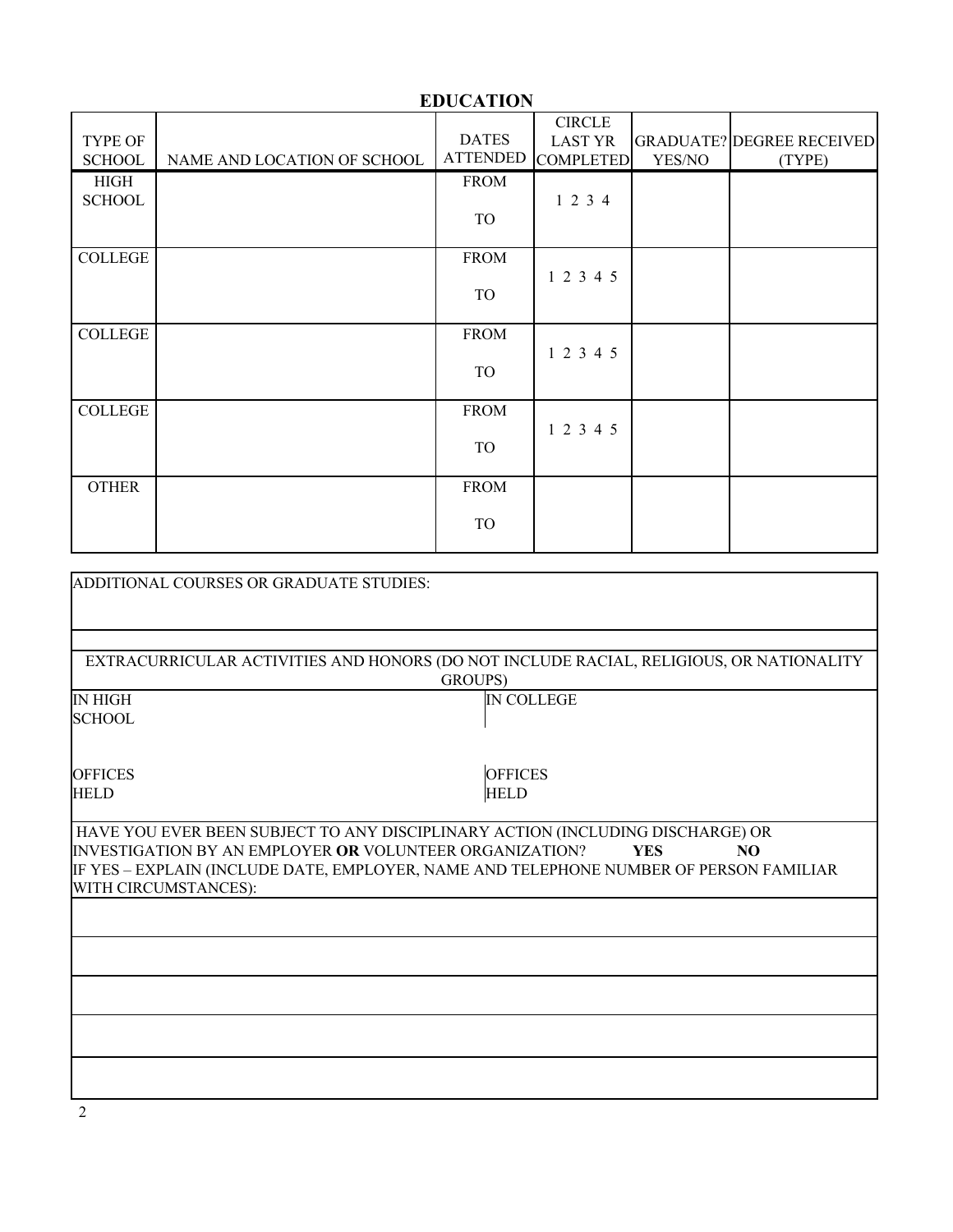#### **WORK EXPERIENCE** (START WITH CURRENT POSITION AND WORK BACK)

| <b>AGENCY/BUSINESS NAME:</b> |                      | $(911 \text{ m} \cdot 1 \cdot 1)$<br><b>TYPE OF BUSINESS:</b> |      |              |
|------------------------------|----------------------|---------------------------------------------------------------|------|--------------|
| <b>ADDRESS:</b>              | CITY:                | <b>STATE:</b>                                                 | ZIP: | PHONE:       |
| <b>IMMEDIATE SUPERVISOR:</b> |                      | <b>TITLE</b>                                                  |      | <b>PHONE</b> |
| DATE OF HIRE:                | <b>DATE OF LEAVE</b> | POSITION/TITLE                                                |      |              |
|                              |                      | HOURS WORKED PER WEEK                                         |      |              |
| <b>DUTIES:</b>               |                      |                                                               |      |              |
|                              |                      |                                                               |      |              |
| REASON FOR LEAVING? EXPLAIN: |                      |                                                               |      |              |
|                              |                      |                                                               |      |              |

| AGENCY/BUSINESS NAME:        |                      |       | <b>TYPE OF BUSINESS:</b> |                       |      |              |
|------------------------------|----------------------|-------|--------------------------|-----------------------|------|--------------|
| <b>ADDRESS:</b>              |                      | CITY: |                          | <b>STATE:</b>         | ZIP: | PHONE:       |
| <b>IMMEDIATE SUPERVISOR:</b> |                      |       |                          | <b>TITLE</b>          |      | <b>PHONE</b> |
| DATE OF HIRE:                | <b>DATE OF LEAVE</b> |       |                          | POSITION/TITLE        |      |              |
|                              |                      |       |                          | HOURS WORKED PER WEEK |      |              |
| <b>DUTIES:</b>               |                      |       |                          |                       |      |              |
|                              |                      |       |                          |                       |      |              |
| REASON FOR LEAVING? EXPLAIN: |                      |       |                          |                       |      |              |
|                              |                      |       |                          |                       |      |              |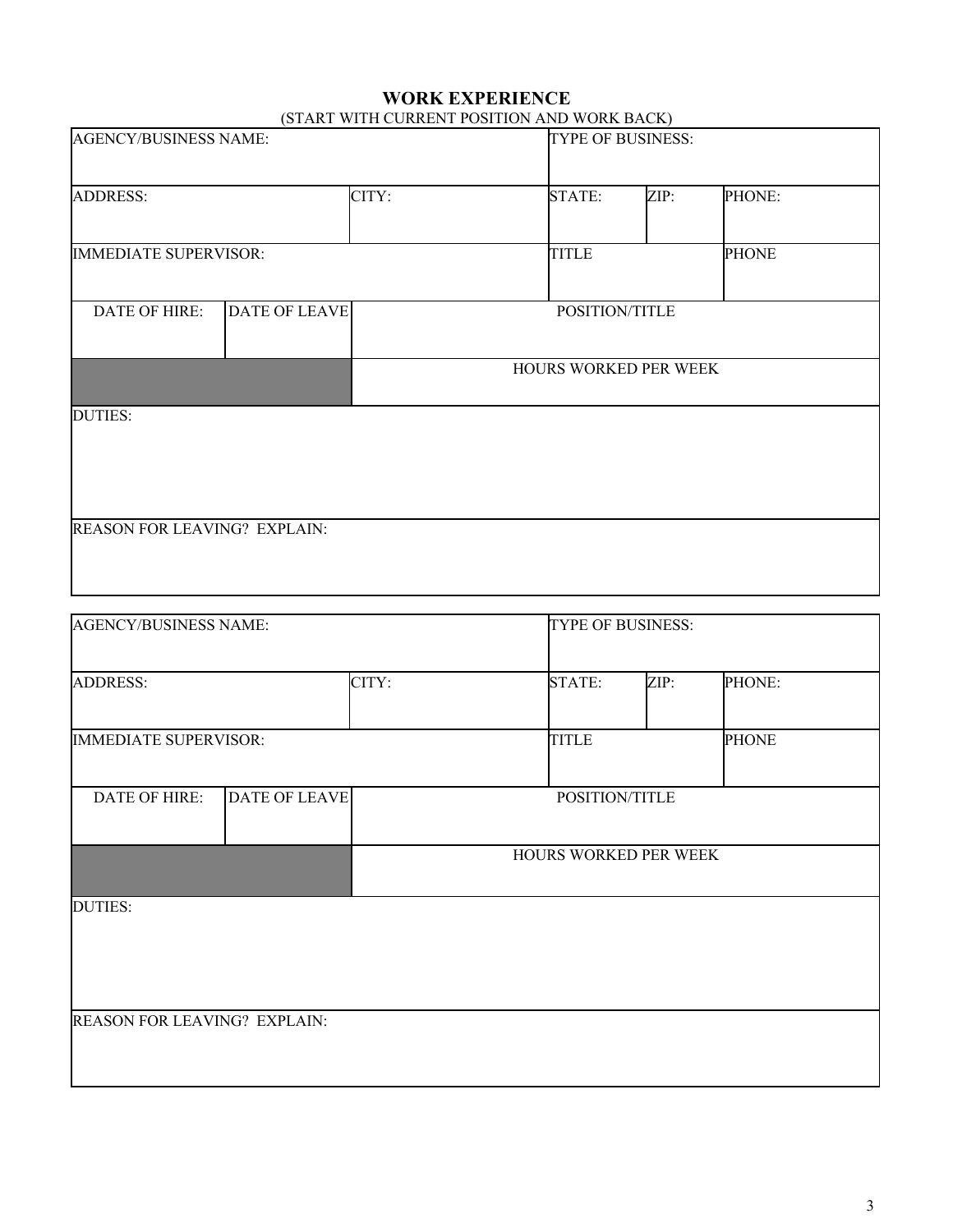## **WORK EXPERIENCE CONTINUED…**

| <b>AGENCY/BUSINESS NAME:</b> |                      |       | TYPE OF BUSINESS:     |                       |              |  |  |  |
|------------------------------|----------------------|-------|-----------------------|-----------------------|--------------|--|--|--|
| <b>ADDRESS:</b>              |                      | CITY: | <b>STATE:</b>         | ZIP:                  | PHONE:       |  |  |  |
| <b>IMMEDIATE SUPERVISOR:</b> |                      |       | <b>TITLE</b>          |                       | <b>PHONE</b> |  |  |  |
| DATE OF HIRE:                | <b>DATE OF LEAVE</b> |       | POSITION/TITLE        |                       |              |  |  |  |
|                              |                      |       |                       | HOURS WORKED PER WEEK |              |  |  |  |
| <b>DUTIES:</b>               |                      |       |                       |                       |              |  |  |  |
|                              |                      |       |                       |                       |              |  |  |  |
| REASON FOR LEAVING? EXPLAIN: |                      |       |                       |                       |              |  |  |  |
|                              |                      |       |                       |                       |              |  |  |  |
| <b>AGENCY/BUSINESS NAME:</b> |                      |       | TYPE OF BUSINESS:     |                       |              |  |  |  |
| <b>ADDRESS:</b>              |                      | CITY: | <b>STATE:</b>         | ZIP:                  | PHONE:       |  |  |  |
| <b>IMMEDIATE SUPERVISOR:</b> |                      |       | <b>TITLE</b>          |                       | <b>PHONE</b> |  |  |  |
| DATE OF HIRE:                | <b>DATE OF LEAVE</b> |       | POSITION/TITLE        |                       |              |  |  |  |
|                              |                      |       | HOURS WORKED PER WEEK |                       |              |  |  |  |
| <b>DUTIES:</b>               |                      |       |                       |                       |              |  |  |  |
|                              |                      |       |                       |                       |              |  |  |  |
| REASON FOR LEAVING? EXPLAIN: |                      |       |                       |                       |              |  |  |  |
|                              |                      |       |                       |                       |              |  |  |  |

Please attach *all* other work experience that did not fit on these pages on a separate piece of paper.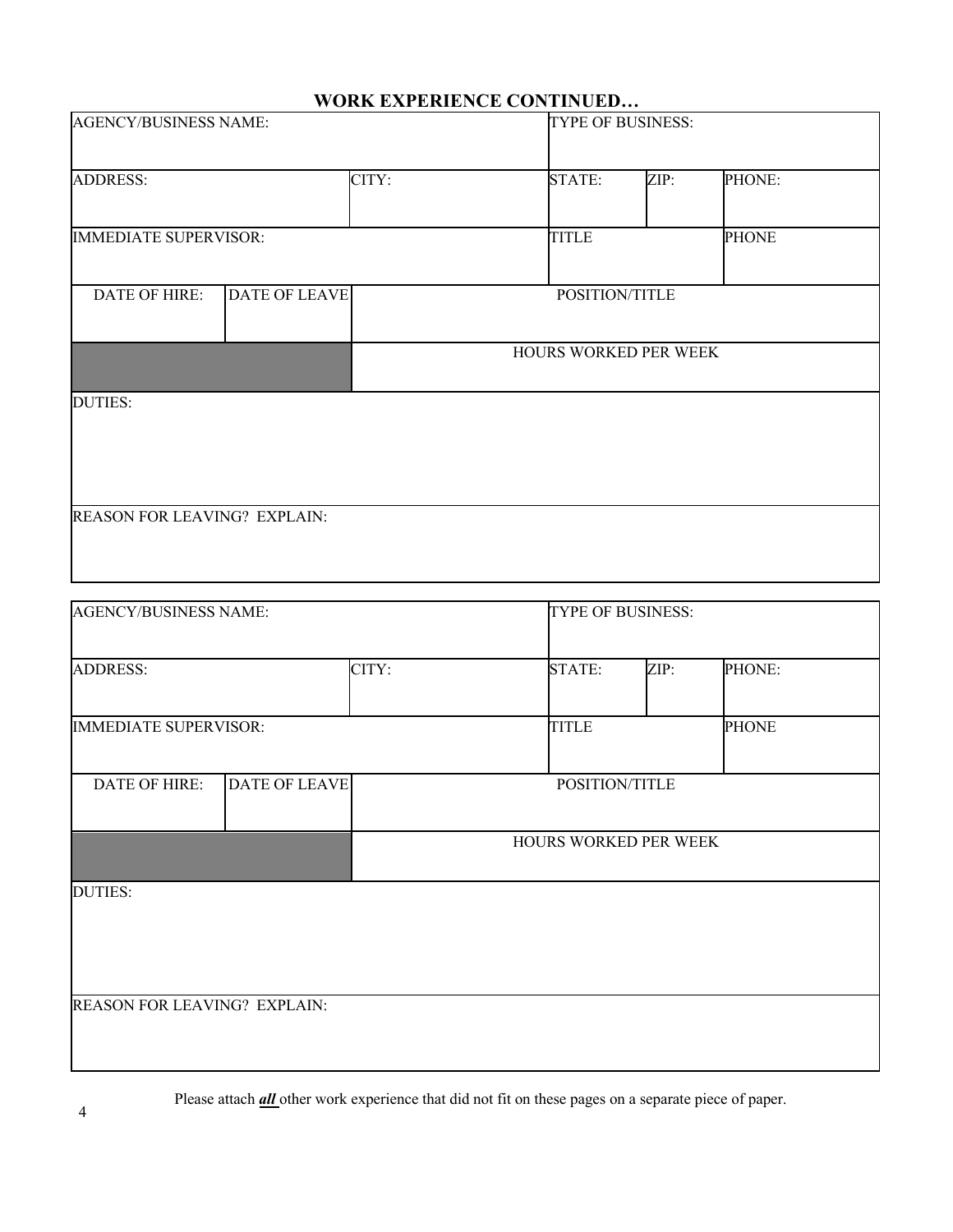| MAY WE CONTACT YOUR |     | <b>MAY WE CONTACT YOUR</b>   |     |    |  |
|---------------------|-----|------------------------------|-----|----|--|
| PRESENT EMPOYER?    | YES | <b>PREVIOUS EMPLOYER(S)?</b> | YES | NO |  |
|                     |     |                              |     |    |  |

|                   | ACCOUNT FOR YOUR TIME DURING ANY INTERVALS OF UNEMPLOYMENT OTHER THAN THOSE WHEN YOU     |
|-------------------|------------------------------------------------------------------------------------------|
|                   | WERE ATTENDING SCHOOL OR IN SERVICE (YOU MAY OMIT LEAVES FOR MEDICAL CARE OR TREATMENT): |
| DATES (MO $&$ YR) | <b>EXPLAIN:</b>                                                                          |
| <b>FROM</b>       |                                                                                          |
| TО                |                                                                                          |
|                   |                                                                                          |
| <b>FROM</b>       |                                                                                          |
| TO                |                                                                                          |

#### LIST ANY EQUIPMENT CAN YOU OPERATE:

LIST ANY COMPUTER, DATA BASE, SOFTWARE, OR APPLICATIONS THAT YOU ARE FAMILIAR WITH:

## **VOLUNTEER EXPERIENCE**

| PHONE: |
|--------|
|        |
|        |
|        |
|        |

ORGANIZATION:

ADDRESS: PHONE:

DATES OF SERVICES (MO/YR):

HOURS PER WEEK:

SUPERVISOR'S NAME:

OTHER VOLUNTEER EXPERIENCE: